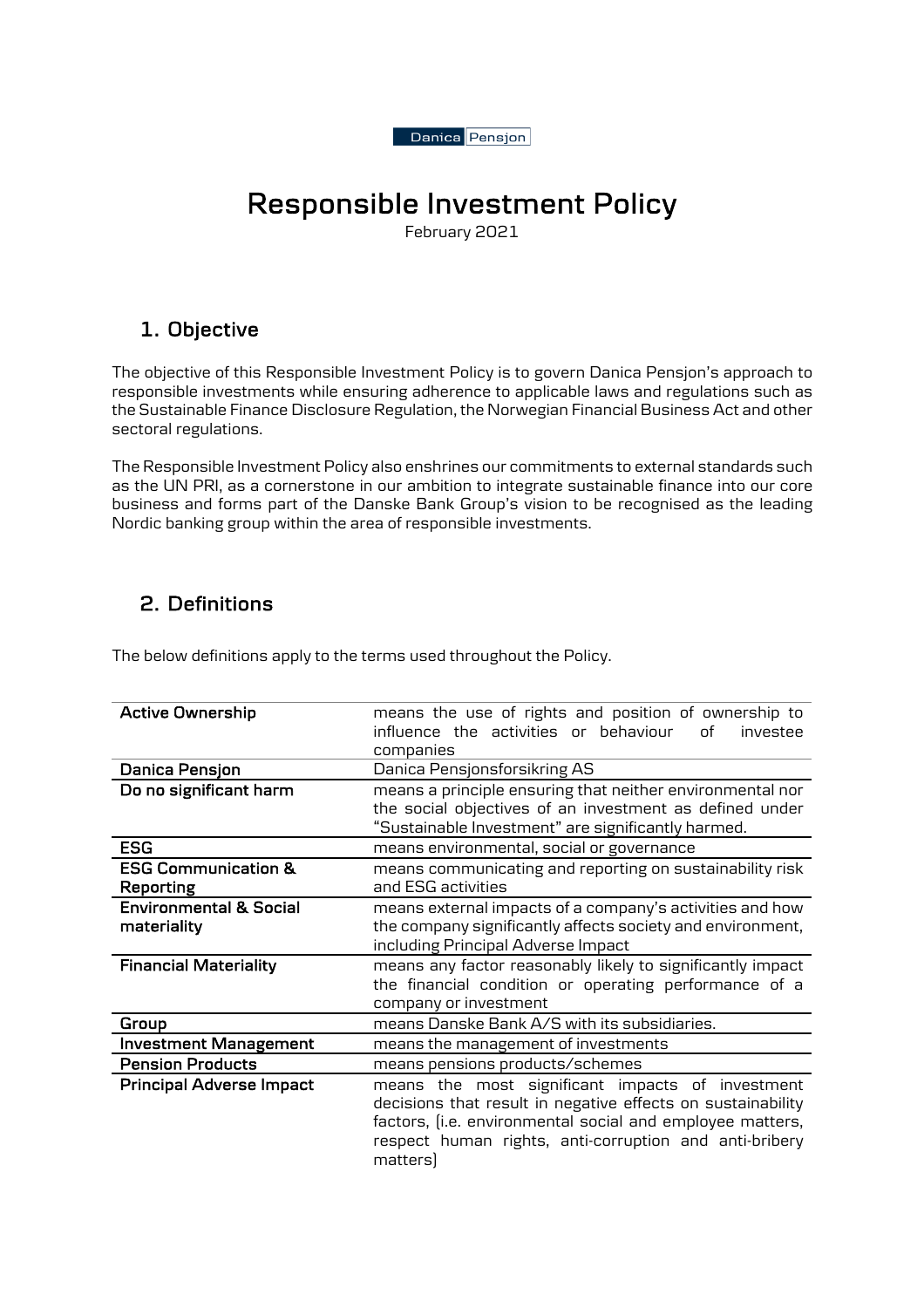| <b>Restrictions</b>                                 | means certain sectors, companies, products or activities<br>restricted from the investment universes in order to<br>address sustainability risks and adverse sustainability<br>impacts                                                                                                                                                                                                                                                                                                                                                                                                                                                                                                                                                                                                                                                                                                                                                                                                                         |
|-----------------------------------------------------|----------------------------------------------------------------------------------------------------------------------------------------------------------------------------------------------------------------------------------------------------------------------------------------------------------------------------------------------------------------------------------------------------------------------------------------------------------------------------------------------------------------------------------------------------------------------------------------------------------------------------------------------------------------------------------------------------------------------------------------------------------------------------------------------------------------------------------------------------------------------------------------------------------------------------------------------------------------------------------------------------------------|
| <b>Shareholders Rights Directive</b><br>Ш           | means Directive [EU] 2017/828 of the European<br>Parliament and of the Council of 17 May 2017 regarding<br>the encouragement of long-term shareholder engagement                                                                                                                                                                                                                                                                                                                                                                                                                                                                                                                                                                                                                                                                                                                                                                                                                                               |
| <b>Sustainability factors</b>                       | means environmental, social and employee matters,<br>respect for human rights, anti-corruption and anti-bribery<br>matters                                                                                                                                                                                                                                                                                                                                                                                                                                                                                                                                                                                                                                                                                                                                                                                                                                                                                     |
| Sustainable Finance<br><b>Disclosure Regulation</b> | means Regulation [EU] 2019/2088 of the European<br>Council<br>Parliament<br>and<br>sustainability-related<br>on<br>disclosures in the financial services sector                                                                                                                                                                                                                                                                                                                                                                                                                                                                                                                                                                                                                                                                                                                                                                                                                                                |
| Sustainability risk                                 | means an environmental, social or governance event or<br>condition that, if it occurs, could cause a negative material<br>impact on the value of the investment                                                                                                                                                                                                                                                                                                                                                                                                                                                                                                                                                                                                                                                                                                                                                                                                                                                |
| Sustainable investment                              | means an investment in an economic activity that<br>contributes to an environmental objective, as measured,<br>for example, by key resource efficiency indicators on the<br>use of energy, renewable energy, raw materials, water and<br>land, on the production of waste, and greenhouse gas<br>emissions, or on its impact on biodiversity and the circular<br>economy, or an investment in an economic activity that<br>contributes to a social objective, in particular an<br>investment that contributes to tackling inequality or that<br>fosters social cohesion, social integration and labour<br>relations, or an investment in human capital or<br>economically or socially disadvantaged communities,<br>provided that such investments do not significantly harm<br>any of those objectives and that the investee companies<br>follow good governance practices, in particular with<br>respect to sound management structures, employee<br>relations, remuneration of staff and tax compliance $1$ |
| <b>Target group</b>                                 | means the group of people, subsidiaries, areas and/or<br>functions, for whom the governing information is intended<br>to be directly applicable                                                                                                                                                                                                                                                                                                                                                                                                                                                                                                                                                                                                                                                                                                                                                                                                                                                                |
| Screening                                           | means screening of our investment universe to identify<br>sustainability risks related to portfolio holdings with<br>reference to current regulation, industry best practice,<br>international<br>norms and voluntary frameworks for<br>corporate responsibility                                                                                                                                                                                                                                                                                                                                                                                                                                                                                                                                                                                                                                                                                                                                               |
| <b>UN PRI</b>                                       | means the United Nations Principles for Responsible<br>Investments                                                                                                                                                                                                                                                                                                                                                                                                                                                                                                                                                                                                                                                                                                                                                                                                                                                                                                                                             |

 $\overline{\phantom{a}^1}$  As defined in the Sustainable Finance Disclosure Regulation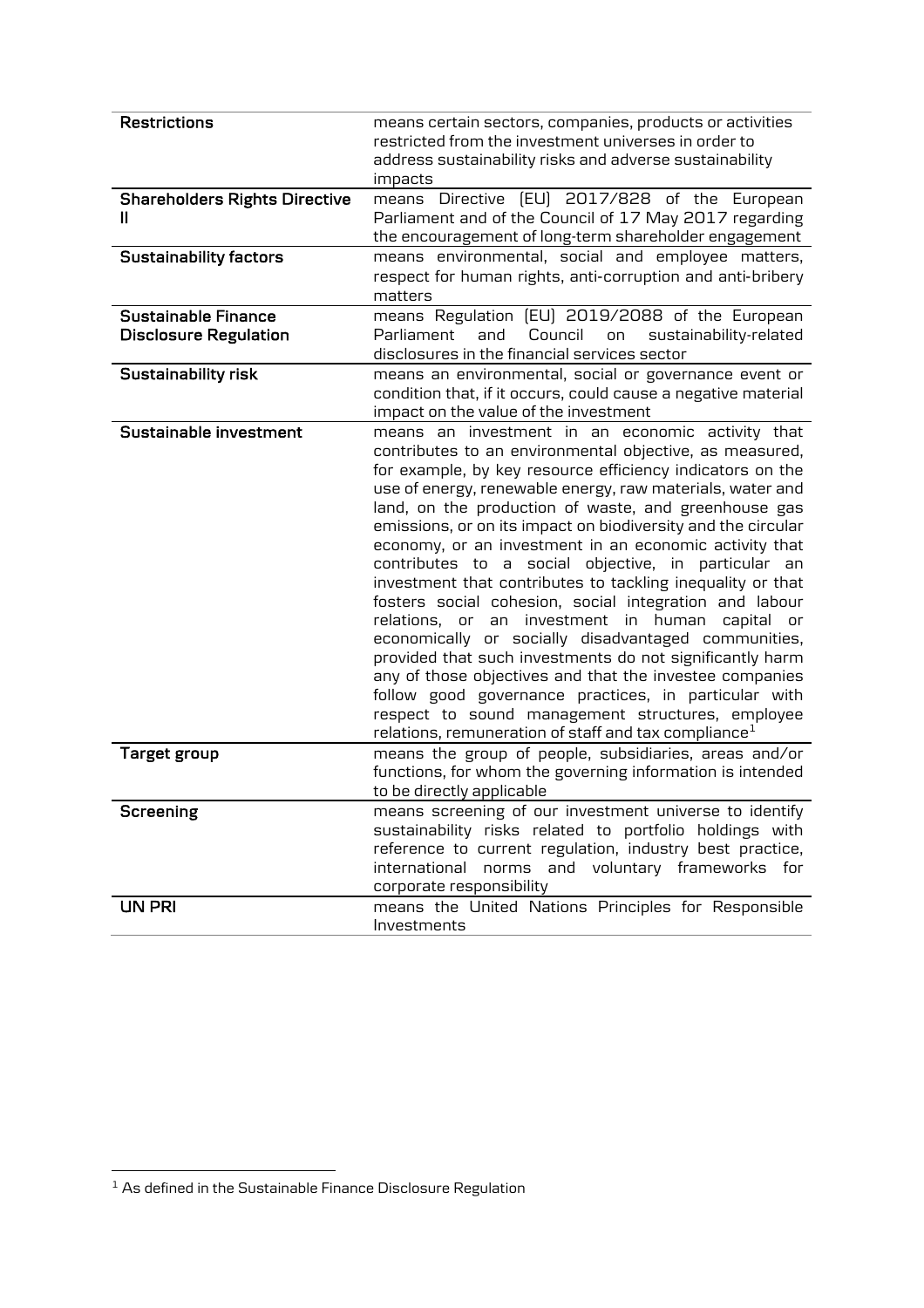# 3. Scope

This Policy outlines principles for responsible investments, including sustainability risk integration in investment decision making processes, at Danica Pensjon.

Further, as specifically stated herein, the Policy provides principles on how to integrate sustainability risk in the selection process of Pension Products that Danica Pensjon offers advice on.

The Responsible Investments Policy does not apply directly to structured products or derivatives.

The Responsible Investment Policy operationalisation is outlined in the Responsible Investment Operational Guidelines.

## 3.1 Target group

This Policy is a Group Policy that is adopted by Danica Pensjon, and applies to all employees, all functions, and all units in Danica Pensjon that perform investment management or other functions related to the manufacturing or distribution via advice on Pension Products.

Any material deviations from a Group Policy, including deviations, which conflict with the overall business model for and/or the risk profile and risk appetite of Danske Bank A/S, must be reported to the Executive Leadership Team of Danske Bank via the administrator of the Information Management Policy and the Policy administrator. The Executive Leadership Team shall report such material deviations to the Board of Directors of Danske Bank A/S.

The Responsible Investments Policy is particularly relevant for certain units/functions' daily work. It is the responsibility of each manager to ensure compliance with this Policy within a unit/function, where relevant.

## 4. Policy content

## Principle 1: We incorporate sustainability risks into investment analysis and investment decision-making processes.

Incorporating sustainability risk into the investment process for all of our Pension Products is not only a legal obligation but also part of our fiduciary duty to customers and beneficiaries to identify the sustainability factors which may pose a risk and thereby affect financial performance of an investment.

To address which sustainability risks are considered to have a potential material negative impact on the value of an investment, we rely on the concept of Financial Materiality. This ensures a systematic approach into the most material issues for a given investment. In addition to looking at Financial Materiality, we consider sustainability risks through assessing ESG performance of investments based on industry best practice across sectors, as per international norms and voluntary frameworks for corporate responsibility such as e.g. the UN Global Compact, the OECD Guidelines for Multinational Enterprises, which Danske Bank as a Group supports<sup>2</sup>.

The sustainability risk factors are identified and assessed by the investment teams so that they can, in a systematic way, influence a decision to either buy/increase weighting, hold/maintain

<sup>&</sup>lt;sup>2</sup> See Danske Bank Group Societal Impact & Sustainability Policy & Position Statements: https://danskebank.com/societal-impact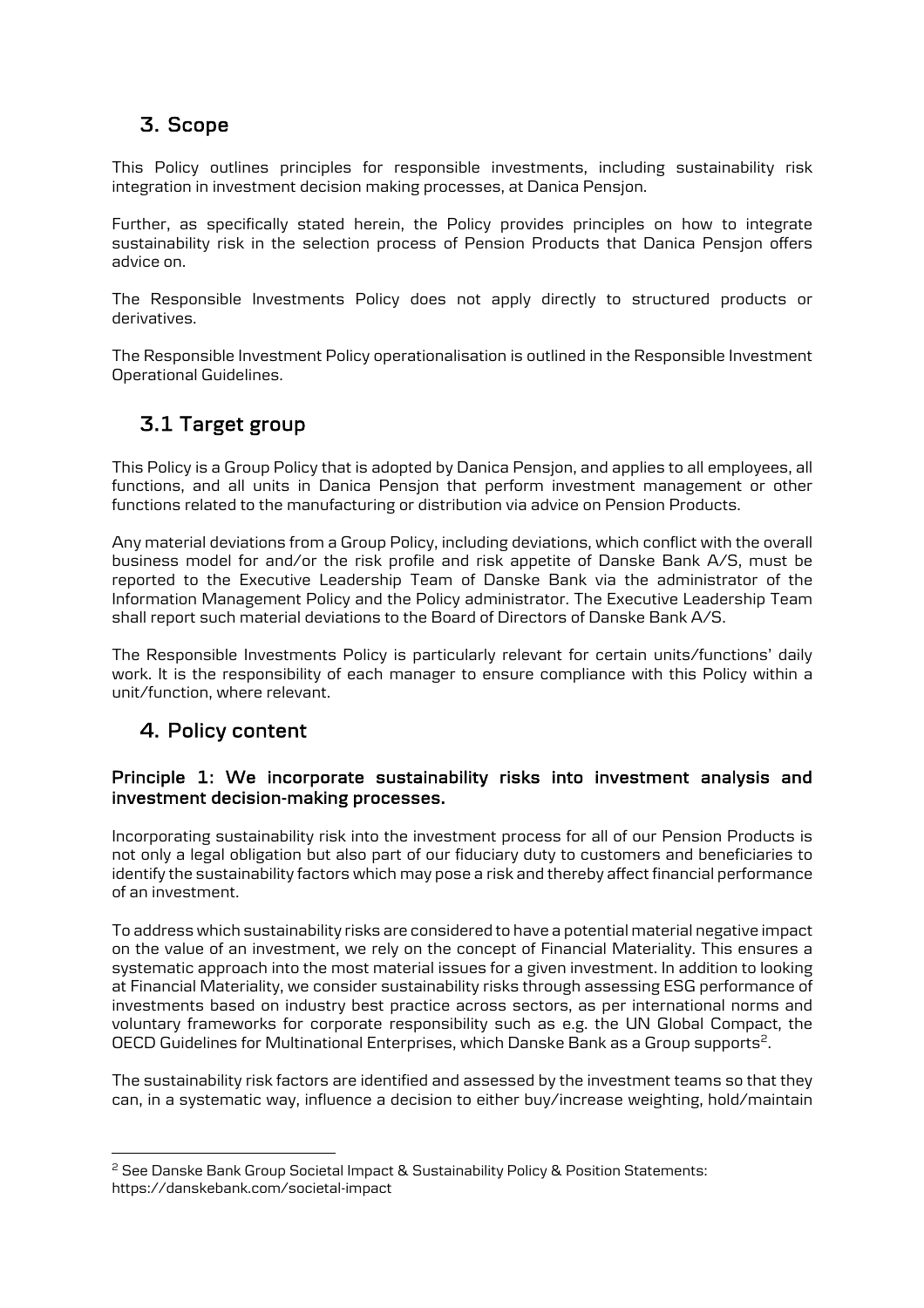weighting, decrease weighting, or sell/divest. Investment teams may develop new valuation models or include this information into already existing models.

We screen our investment universe to identify sustainability risks related to portfolio holdings with reference to current regulation, industry best practice, international norms and voluntary frameworks for corporate responsibility. Based on our assessment and company dialogue, we may from time to time decide to divest or restrict investments in a company.

We apply overall restrictions across the investment universe based on Danske Bank Group position statements. This covers certain sectors, companies, products or activities restricted from the investment universe in order to address sustainability risks and for future purposes adverse sustainability impacts. Investment restrictions and their definitions are published on our website. In addition, companies involved with tobacco products and companies involved in ESG related controversies, practices, or other activities considered unacceptable seen from a Nordic norms perspective are restricted from the investment universe<sup>3</sup>. If a company is outside the above limits it will be restricted from our investment universe. The Sustainable Investment team may escalate specific company cases to the Sustainable Investment Committee if the company is going through a transition phase and is likely to be within our restriction criteria in the near future. Based on this the Sustainable Investment Committee may make exceptions. Exceptions are monitored by the Sustainable Investment team.

#### Roles & responsibilities relating to principle 1:

- $\triangleright$  Danica Pension's executive management team is ultimately responsible for ensuring that sustainability risks are incorporated into investment analysis and investment decisionmaking processes in accordance with said principle.
- Ø Danica Pensjon's executive management team can delegate the implementation of this principle to employees, who have the necessary knowledge, insight and experience to exercise the authorities received appropriately and in accordance with said principle.
- $\triangleright$  Group Risk Management is responsible for challenging the setup, governance and implementation and providing independent oversight.
- $\triangleright$  All relevant models are identified, tiered and validated by 2nd line in accordance with Model Risk Policy.

#### Principle 2: We are active owners and incorporate environmental, social, and governance criteria and sustainability issues into our ownership guidelines and practices

Active Ownership is the use of rights and position of ownership to influence the activities or behaviour of investee companies by taking an active interest as an investor in investee companies' circumstances, development, and management, and a long-term focus in the company in line with for instance the EFAMA Stewardship Code and the Shareholder Rights Directive II. We seek to be active owners and influence companies directly through dialogue, voting and collaboration with peers, like-minded investors and stakeholders.

The Active Ownership approach is based on the belief that in general it is more sustainable to address challenging issues through Active Ownership and dialogue rather than divesting.

We believe that investment manager-driven dialogue with portfolio companies is the most effective as the investment teams are the experts of their respective strategies and portfolios, and tasked with the buy/sell decision. The investment teams engage on a regular basis with

<sup>3</sup> https://danskebank.com/-/media/danske-bank-com/file-cloud/2018/3/investment-restrictions.pdf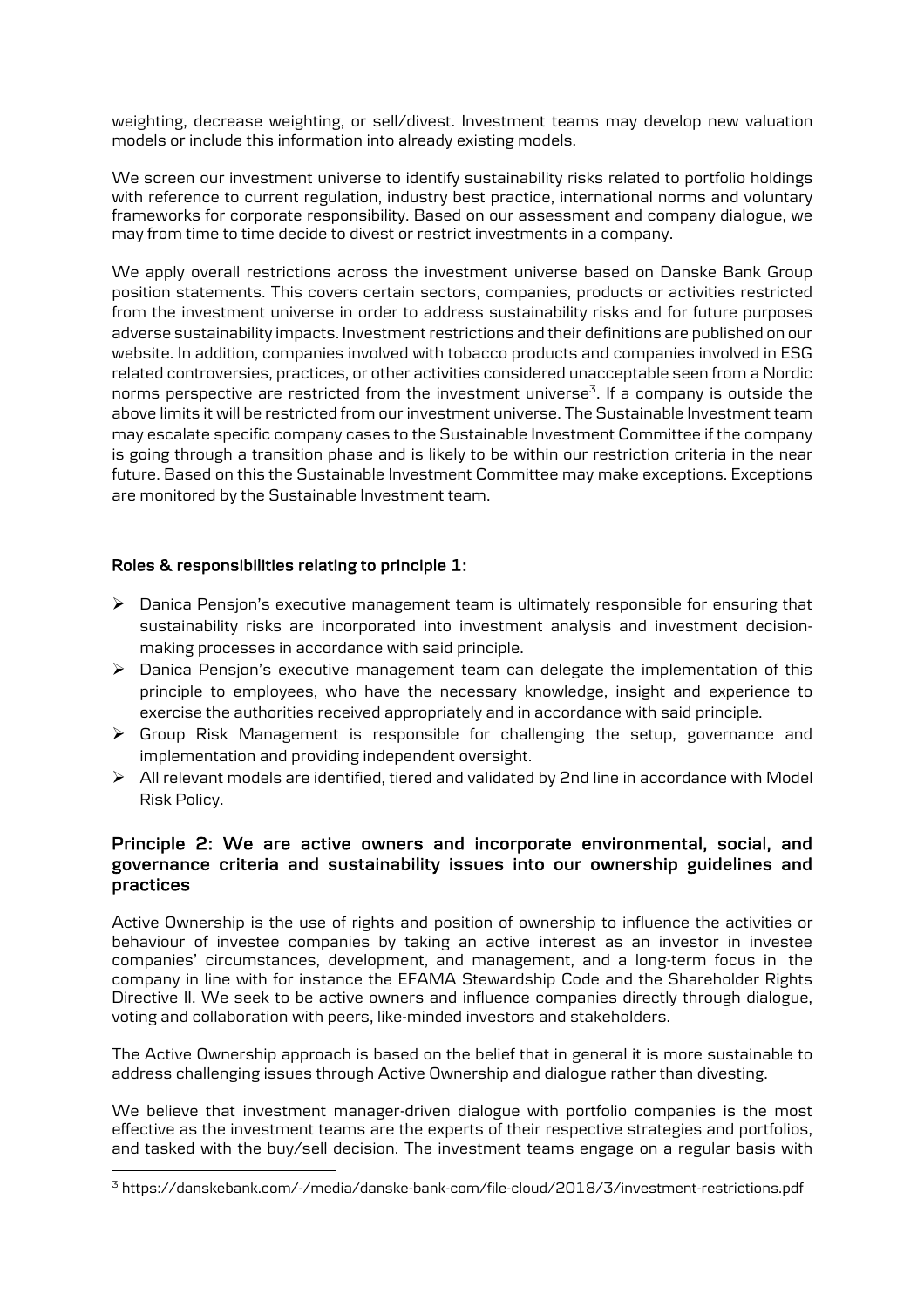investee companies on material ESG matters to seek improvement in financial performance and processes in order to enhance and protect the value of the investments.

We log and monitor company dialogue and progress to ensure a structured engagement process. The Active Ownership instructions are published online.

The general meeting is an opportunity to voice our opinion, vote on issues of key importance to the running of a company, and contribute to the good governance of the company. We seek to vote on all shares held, both passive and active, while taking into account preconditions, resources, and the costs of exercising voting rights. Danica Pensjon follow the Voting Guidelines of Danske Bank, that serve as our default position for all proposals, but our investment teams can deviate based on case specific details. We vote either by ourselves or through a service provider. Voting must always be carried out in the benefit of the investors to avoid conflict of interest.

The Voting Guidelines are published online. We also log and publish our voting records.

#### Roles & responsibilities relating to principle 2:

- $\triangleright$  The Danica Pensjon's executive management team is ultimately responsible for ensuring adherence with this principle and for setting the baseline criteria for Active Ownership and voting.
- Ø The Danica Pensjon's executive management team can delegate the implementation of this principle to employees, who have the necessary knowledge, insight and experience to exercise the authorities received appropriately and in accordance with said principle.
- $\triangleright$  Group Risk Management is responsible for challenging the implementation and providing independent oversight.

## Principle 3: We incorporate sustainability risk in the selection process of the Pension Products we advise on, and seek to provide customers with products that meet their ethical and sustainability needs

We take sustainability risks into account in the selection process for Pension Products that we advise on. Sustainability risks are assessed on similar terms as other relevant risk types such as market risk, FX risk, and liquidity risk in the investment selection process.

We are committed to actively support our customers to achieve their sustainability ambitions by providing relevant Pension Products. In that regard we recognise our responsibility and ability to enable sustainable progress by delivering leading Pension solutions that support and incentivise our customers in achieving their sustainability priorities.

We maintain high standards of transparency in respect of product governance and suitability assessments. In addition we respect roles and responsibilities as well as accountability for assessment, development, implementation, monitoring and approval of sustainable Pension Products.

In addition to our Responsible Investments requirements for integration of sustainability risks in the selection process for Pension Products that we advise on we have the possibility to offer Pension Products that promote environmental and/or social characteristics and products with sustainable investments as their objective:

#### Sub-principle 3.1: We aim to offer Pension Products that promote Environmental and/or Social Characteristics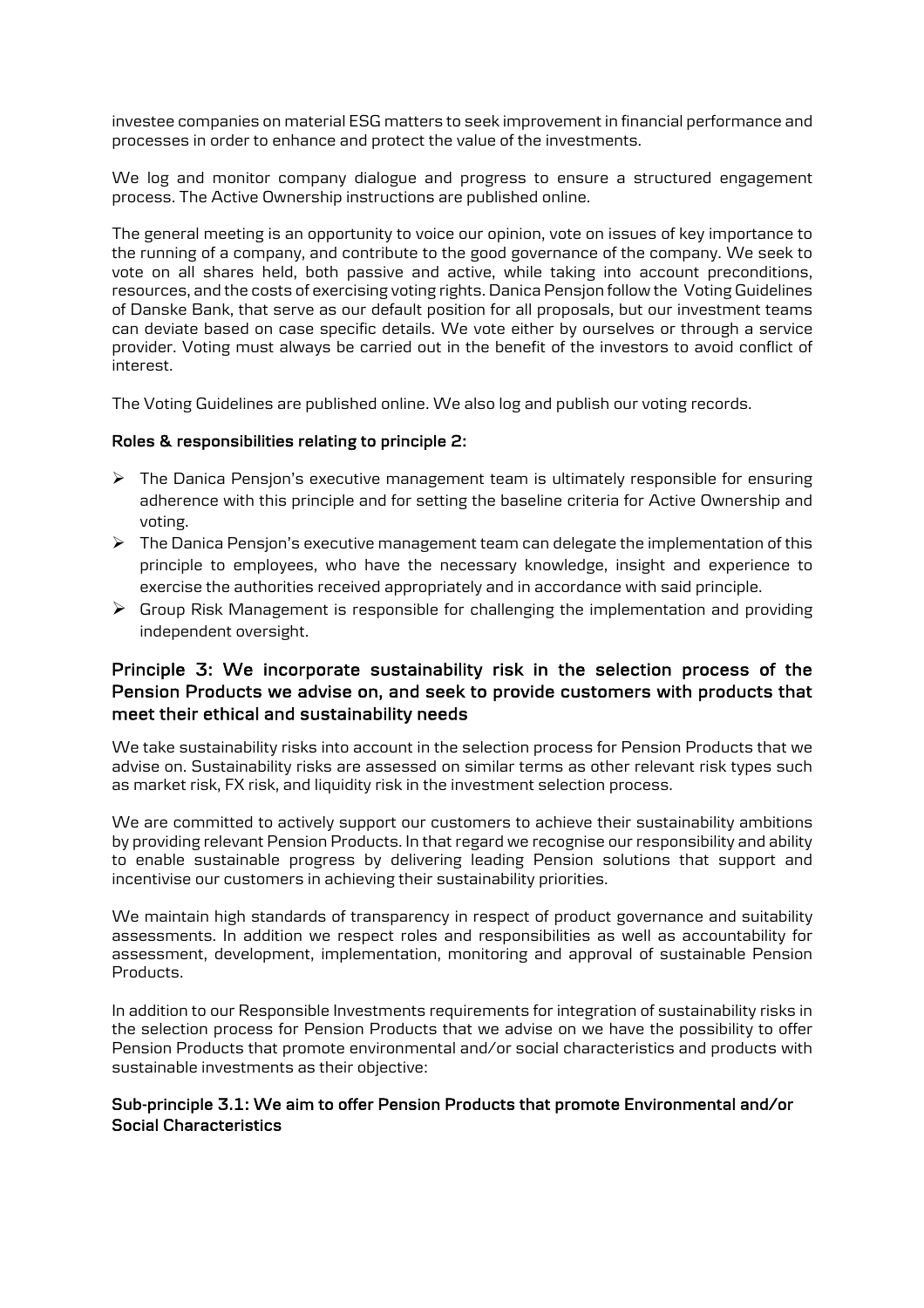For Pension Products that promote environmental and/or social characteristics, environmental and social characteristics and good governance practices are defined as binding in the investment strategy.

Based on what is relevant for a specific asset class and investment strategy, environmental and/or social characteristics and good governance practices are promoted through investment management processes and activities such as the investment analysis and decision making, active ownership, screening and restrictions for which environmental and social materiality perspectives are incorporated in addition to the integration of sustainability risk. Further, the assessment of sustainability-related impacts are included in these processes and activities.

These products are categorised under article 8 of the Sustainable Finance Disclosure Regulation and adhere to the specific disclosure requirements herein.

#### Sub-principle 3.2: We aim to offer Pension Products that have Sustainable Investments as their objective

For Pension Products that will have sustainable investments as their objective we will define the environmental and/or social objectives and consider good governance practices as binding parts of the investment strategy.

Based on what is relevant for a specific asset class and investment strategy, the sustainable investment objective and good governance practices are met through processes and activities such as the investment analysis and decisions, active ownership, screening and restrictions for which environmental and social materiality perspectives are addressed in addition to the integration of sustainability risk.

The principle of 'do no significant harm' is in place for these products to warrant that neither the environmental nor the social sustainable objectives are significantly harmed with the investment. Further, an assessment of sustainability-related impacts are included in these processes and activities.

These products are categorised under article 9 of the Sustainable Finance Disclosure Regulation and adhere to the specific disclosure requirements herein.

#### Roles & responsibilities relating to principle 3:

- $\triangleright$  The Danica Pensjon's executive management team is ultimately responsible for ensuring adherence with this principle and for setting the baseline criteria for incorporation of sustainability risk in in the selection process of the Pension Products where Danica Pensjon provide advice.
- $\triangleright$  The Danica Pension's executive management team can delegate the implementation of this principle to employees, who have the necessary knowledge, insight and experience to exercise the authorities received appropriately and in accordance with said principle, including but not limited to ensuring adherence with prevailing and upcoming regulation.
- $\triangleright$  Group Risk Management line is responsible for product governance through the New and Amended Product Approval (NAPA) process and independent oversight of product offering

## Principle 4: We report on our activities and progress towards implementing Responsible Investments and disclose impacts of our investments.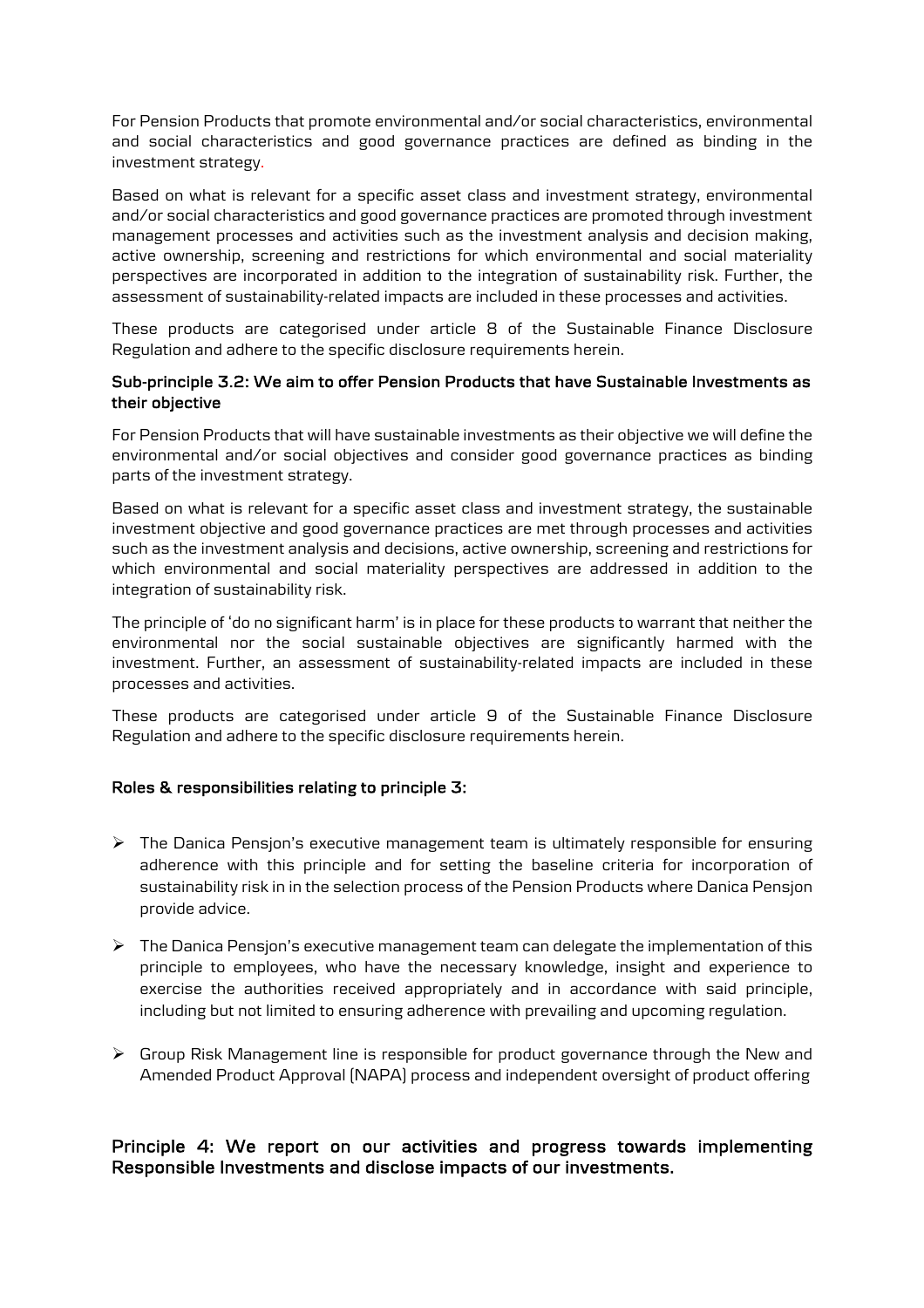We seek to deliver high quality reporting about our Responsible Investments efforts. Reporting allows for robust monitoring and accountability towards customers, beneficiaries, regulators, standard setters and other stakeholders. We aim to communicate in such a detail that our stakeholders can find answers to questions in a clear and effective way. We publish on our websites information about our policy on integration of sustainability risks. We also provide our annual progress report to the UN-supported Principles for Responsible Investment and the TCFD.

#### Roles & responsibilities relating to principle 4:

- $\triangleright$  The Danica Pensjon's executive management team is responsible for ensuring adherence with this principle and for setting the baseline criteria for reporting and disclosure.
- $\triangleright$  The Danica Pensjon's executive management team can delegate the implementation of this principle to employees, who have the necessary knowledge, insight and experience to exercise the authorities received appropriately and in accordance with said principle.

## Principle 5: We promote the development of Responsible Investments across our industry

We actively promote the development and implementation of Responsible Investments through our efforts to improve the quality of external ESG data, promoting the acceptance of processes to ensure responsible investments within the investment industry and via collaboration.

#### Sub-principle 5.1: We will seek appropriate disclosure on environmental, social, and governance criteria and sustainability issues by the corporate entities in which we invest.

Supporting the journey for better quality of ESG data and corporate disclosures requires a collaborative effort that involves investors, companies and policy-makers. As an investor, we can ask for standardised reporting on ESG issues and for these to be integrated within annual financial reports. We also seek to contribute to stronger disclosure frameworks.

#### Sub-principle 5.2: We will promote acceptance and implementation of Responsible Investments within the investment industry and work together with others to enhance effectiveness in implementing responsible investment.

When appropriate, we collaborate with peers, like-minded investors and other relevant parties, engage through joint dialogue, and contribute to a positive impact.

As part of Danske Bank Group, we also participate in investor initiatives to encourage increased transparency and sustainability standards in companies and financial markets, such as e.g. CDP (formerly Carbon Disclosure Project), SASB, Institutional Investors Group on Climate Change, Paris Pledge for Action, Net-Zero Asset Owner Alliance, The Montreal Pledge, The Task Force on Climate-related Financial Disclosures (TCFD), and the UN-supported Principles for Responsible Investment.

We welcome an open dialogue with our stakeholders and value the opportunity to collaborate with subject-matter experts in support of sustainability with positive impact.

#### Roles & responsibilities relating to principle 5:

 $\triangleright$  The Danica Pensjon's executive management team is responsible for ensuring adherence with this principle, but can delegate the implementation of this principle to employees, who